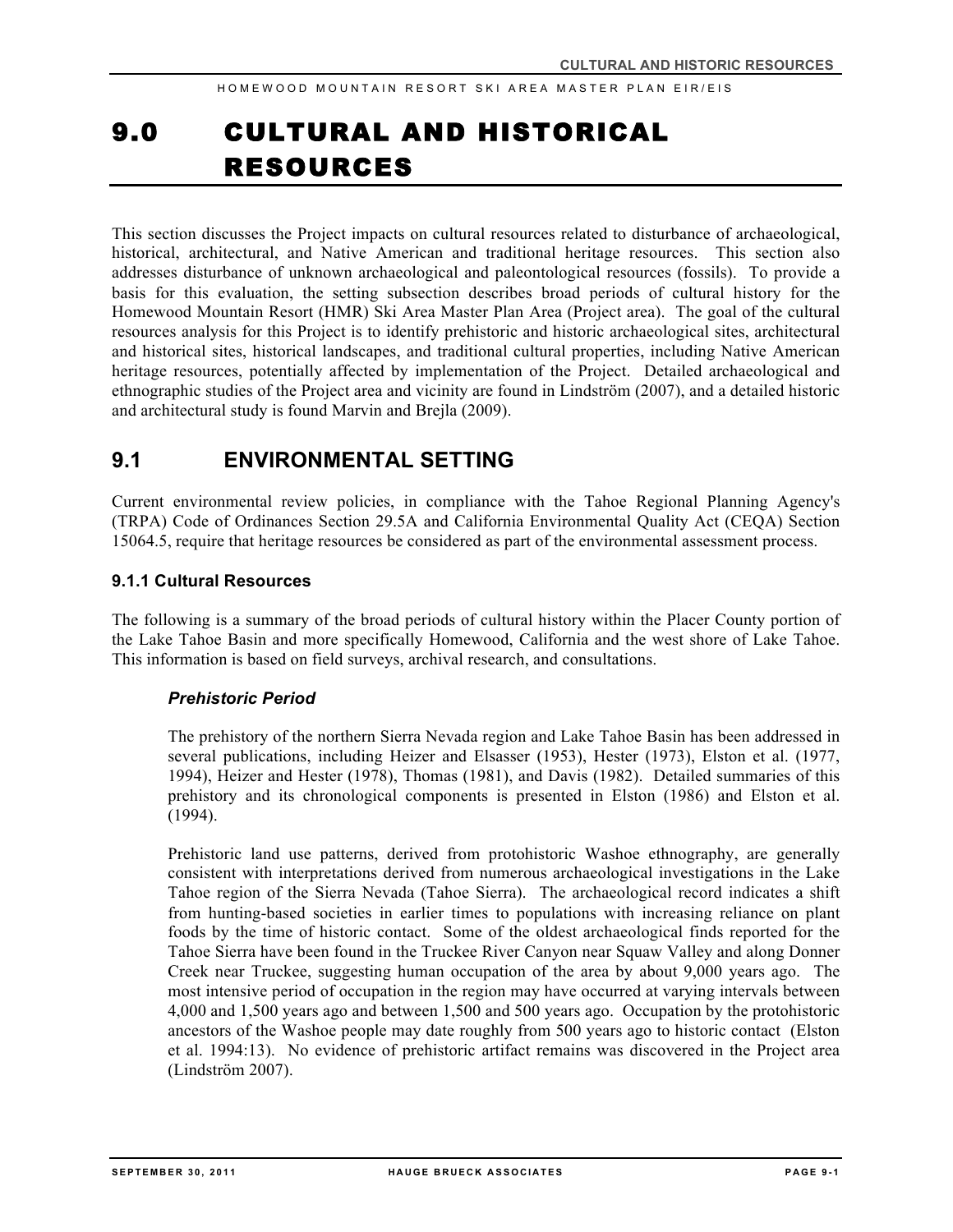The earliest peoples' adaptive strategy may have involved sparse populations, high residential mobility, and non-intensive plant food processing and storage, while later populations shifted to a decrease in overall mobility, increased land-use diversity, a broadened diet and intensified resource procurement, perhaps partially due to factors involving paleoclimatic and demographic change (Elston 1986).

#### *Ethnographic Period*

The Project area is within the territory of the Hokan-speaking Washoe people. While they were an informal and flexible political collective, Washoe ethnography hints at a level of technological specialization and social complexity for Washoe groups, non-characteristic of their surrounding neighbors in the Great Basin. Semi-sedentism and higher population densities, concepts of private property, and communal labor and ownership were reported and may have developed in conjunction with residential and basic resource stability (d'Azevedo 1986:473-476).

Lake Tahoe was both the spiritual and physical center of the Washoe world. The Washoe lived along its shores, and the locations of several Washoe encampments in the Lake Tahoe Basin have been reported. Ethnographic camps in the project's vicinity are recorded at the mouth of McKinney Creek (Freed 1966:80, No. 13) and Blackwood Creek (Freed 1966:81, No. 15). The former camp, referred to by the Washoe as *cu'wE'thUkhwO'tha*, was used as a base for fishing and collecting berries and medicinal plants. At the latter site, the Washoe fished, trapped small mammals, and gathered porcupine berries and wild rhubarb.

The Washoe are a recognized tribe by the U.S. Government and own and maintain over 64,300 acres of land within five different tribal communities. Its 1,200 tribal members are governed by a tribal council that consists of members of the Carson, Dresslerville, Woodfords, and Reno-Sparks Indian groups, as well as members from non-reservation areas (Inter-Tribal Council of Nevada 1995).

#### *Historic Period*

The first recorded sighting of Lake Tahoe by Euroamericans was by John C. Frémont and Charles Preuss in February 1844 (Gudde 1969:328). Frémont named the body of water "Lake Bonpland" in honor of Aimé Bonpland, the French botanist who had accompanied Humboldt on his exploration of South America. In 1853, the official mapmaker of the State of California gave the lake the name of "Bigler" after John Bigler, the third governor of California, and this official designation remained for many years. During the Civil War, the Union sentiment objected to this name because Bigler was an outspoken secessionist, and a movement was started to restore the original Washoe appellation, understood to be "Tahoe" and to mean 'big water' (Lindström 1994:10). Dr. Henry De Groot had explored the mountains in 1859 and suggested the Indian name of the lake, and William Henry Knight placed the name Lake Tahoe on Bancroft's map of the Pacific States in 1862 (Gudde 1969:329). The California State Legislature, oblivious to the popular acceptance of the name "Tahoe," inexplicably legalized "Bigler" in 1870, and this act was not repealed until 1945 (Hoover et. al. 1990:257).

Logging became "big business" to fulfill the urgent demand for fuel wood and lumber needed to support the Comstock mines and growing settlements. Four major lumber companies operated within the Tahoe Basin, each developing networks of sawmills, railroads, tramways, flumes, and rafting operations (Lindström 1994:15). By the mid-1890s, the lower portions of the Lake Tahoe Basin were stripped of its timber and large-scale logging in the region was over, although small independent logging continued (Scott 1957:186).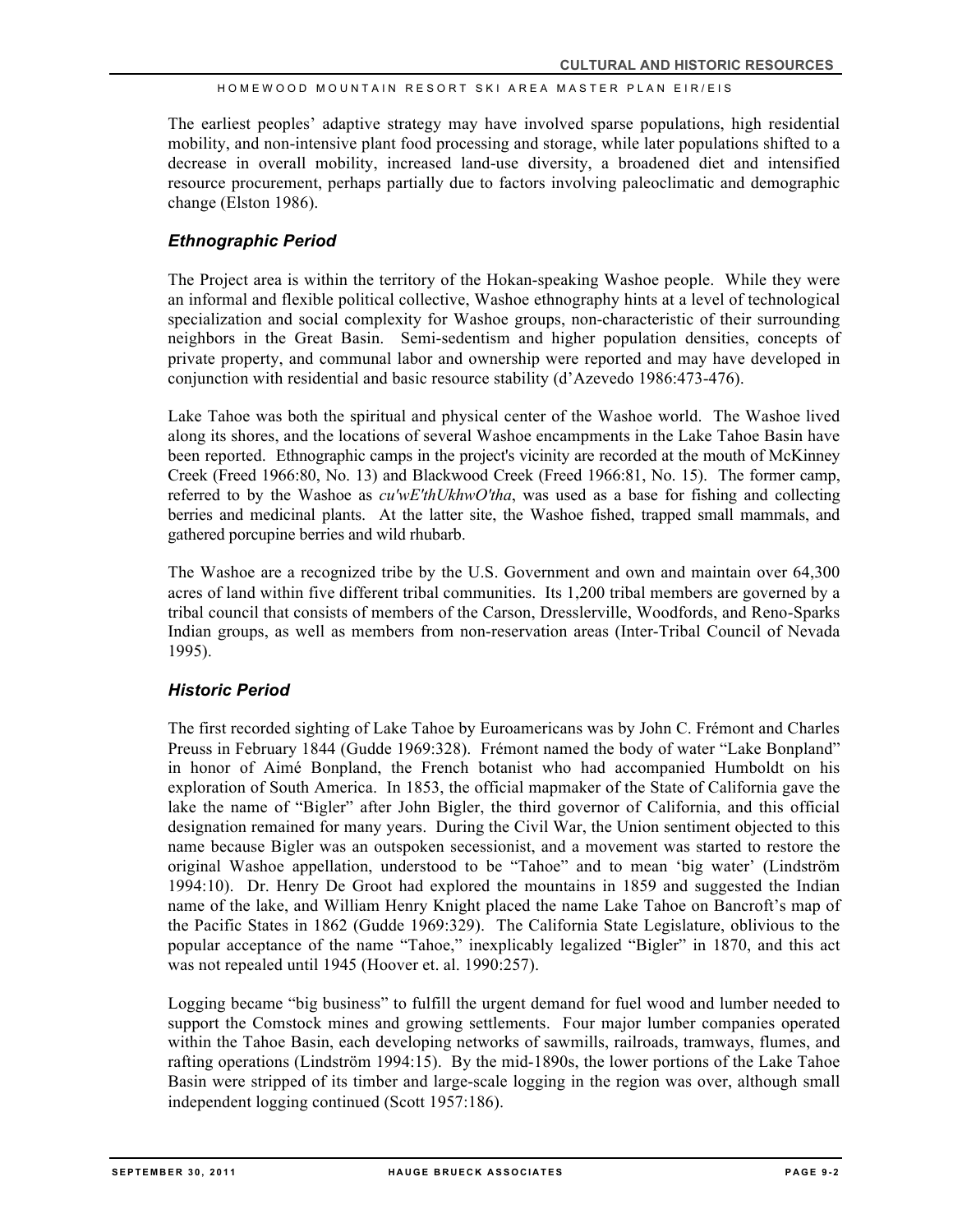At the turn of the  $20<sup>th</sup>$  century, the Lake Tahoe Basin began to attract more tourists, and various resorts along the lakeshore developed. In recent years, recreation has assumed an increasingly important role in the economy of the Lake Tahoe Basin.

#### *Homewood History*

Gold and silver were discovered north of Lake Tahoe in 1861 and soon brought many miners to the area. Short-lived settlements known as Elizabethtown and Neptune were established a few miles northwest of what is now Kings Beach, and Claraville and Knoxville were founded near the mouth of Squaw Creek. The Tahoe Mining District, located west and north of Lake Tahoe, includes the areas known as the Squaw Valley and Red, White, and Blue or Elizabethtown districts north of the lake and a few scattered lode-gold mines and prospects west of the lake in the vicinity of Homewood (Clark 1970:124). Prospects and settlements were abandoned after 1864. Mining on a limited scale was reactivated during the 1930s on Tahoe's west shore. The Noonchester mine, established in 1939, and Tahoe Treasure mine, established around 1932, are located ¼-mile south of Quail Lake and the HMR ski area boundary (Gudde 1975:345). Due to the poor grade of the ore, the mines were not profitable and were abandoned. There are remains of two mine shafts at Noonchester mine, suggesting that efforts beyond surface mining were attempted (North Lake Tahoe Historical Society).

In 1864, as ore samples proved worthless, several of the disappointed miners who remained in the Tahoe-Truckee Basins became the founders of its earliest settlements. The Homewood area was settled in the 1880s and 1890s by some of these disenfranchised miners (Lekisch 1988:62). Madden Creek is named for Dick Madden, a Squaw Valley stampeder who settled on land beside the creek (Lekisch 1988:83). Ellis Peak, lying at the head of Madden Creek's watershed, was named for Jack "Jock" Sargent Ellis, a disgruntled miner who established a dairy and cattle ranch south of Burton's Pass in 1863 on the McKinney-Rubicon Springs-Georgetown road (Scott 1957:466). Ellis Peak first appeared on the Wheeler map of 1881 (Lekisch 1988:31).

As stated earlier, logging in the Lake Tahoe Basin is connected to Nevada's Comstock Lode, (mining operations) and the building of the Central Pacific Railroad and the lumber markets that it served (Knowles 1942). Beginning in 1859, small-scale mill operators staked timber claims north and south of Homewood to supply local needs. Large-scale clear-cut logging to meet the demands of the Comstock Lode and other silver mines commenced in 1873 and continued until 1898. During the late 1870s to mid-1880s, more distant stands were tapped, with relatively limited harvest occurring in selected pockets along Tahoe's west shore.

A Homewood district, designated as "a composite name for a vacation resort and marina on the west shore of Lake Tahoe" (Salley 1977:99), was established in 1889. Here, 100-foot lots were laid out priced at \$50.00 apiece, but they did not sell. Finally they were offered free of charge to any person who would build a substantial house (Lekisch 1988:62). On July 31, 1900, a post office was established at Homewood. In 1910, Annie and Arthur C. Jost, among Homewood's first residents, built the Hotel Homewood. They later added a large casino and dance floor across the road from the hotel, built by the locally renowned Matt Green. In 1938 Mr. and Mrs. Donald Huff purchased the property and renovated it into a family resort (Scott 1957:73).

Modern development along Lake Tahoe's north shore came in the aftermath of the 1960 Squaw Winter Olympic Games. Events for the cross-country ski races were centered south of Homewood at McKinney and General creeks, but trails extended northward to a point about one quarter mile south of Homewood Canyon in the vicinity of the old Tahoe Ski Bowl and the proposed South Base Lodge at HMR. The Olympics attracted a number of European skiers and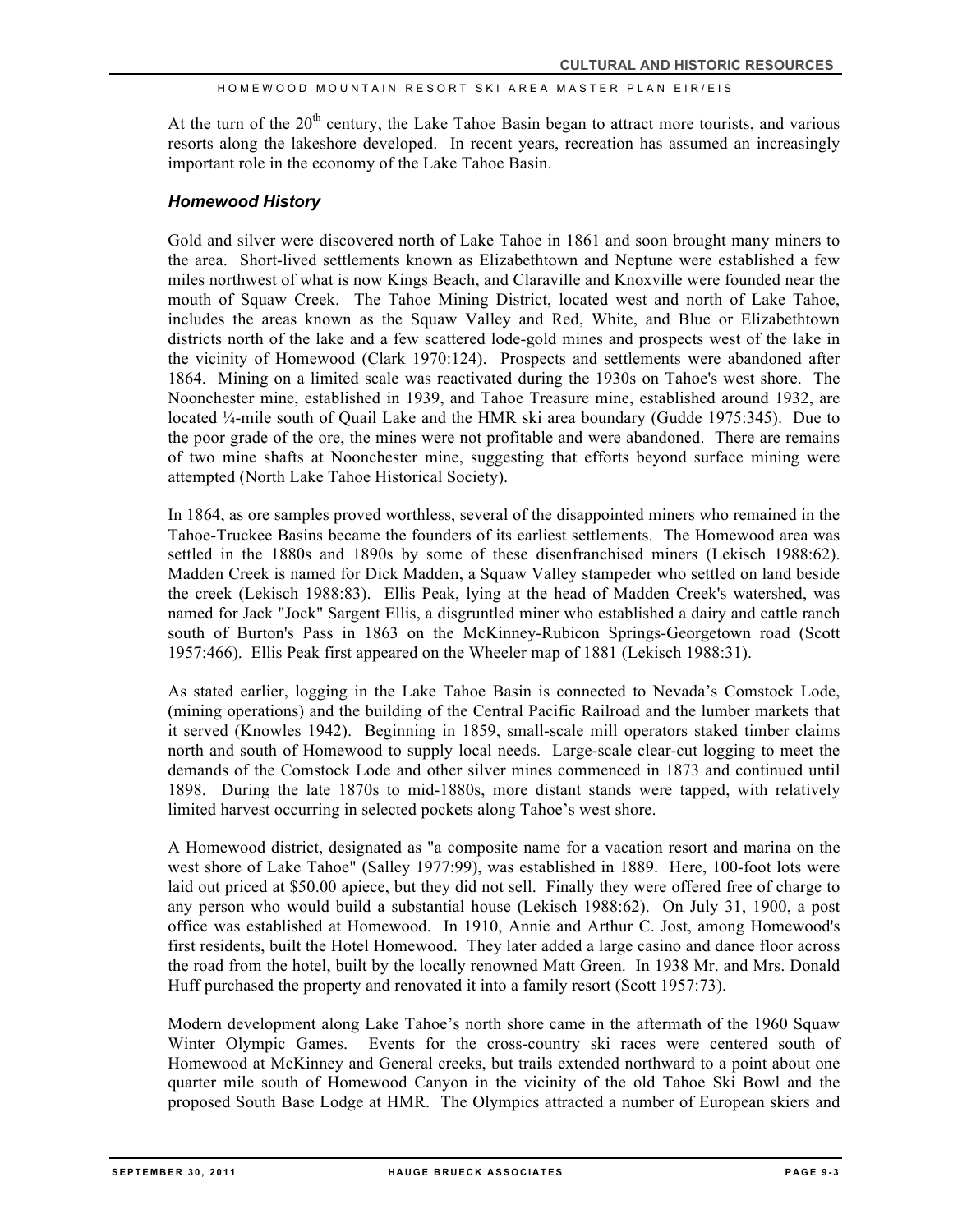craftsmen who were involved in preparations for the Olympics of 1960 and remained in the Lake Tahoe area practicing their craft. One of these individuals, Martin Hollay, was contacted as part of this study to describe his experienced during this period (Hollay, personal communication 2007). During the summer of 1959, he laid out the Nordic Ski and Biathlon course within Sugar Pine Point State Park, but he does not recall that the trails actually entered into the Project area.

#### **North Base Area**

The North Base area, including Lots 112 and 113 of the Lakeside Tract, were the location of the original Homewood Ski Area property. The Homewood dance hall was originally located on the parcels, but when it was demolished in a snow storm, the Huffs built a combination clothing store, gift shop, beauty salon, barber shop, and Union 76 gasoline station on the site (Huff 1984:10, Rick Brown 2009). According to the Placer County Assessor's Office, the store building was erected in 1947 and is now occupied as the ski lodge.

In 1962, Ron Rupp, an employee of the Huffs, set up a rope tow at what would become Homewood Mountain Resort. Shortly thereafter, the property was purchased by Helen Alrich, who developed the Homewood Ski Resort with Rupp (Rick Brown 2009). In 1987 Mrs. Alrich purchased the Tahoe Ski Bowl area to the south, developed in the 1960s by the Kettenhoffen family, and operated the two as Homewood Mountain Resort. In 1998, the resort was purchased by the Jeff Yurosek Family, LLC (McBride 2007).

The oldest building on the property, the ski school building, was moved to the site from the Callender Hotel property. Originally located to the south, on the corner of Fawn and West Lake Shore Boulevard, the building was one of the Callender "Honeymoon Cottages, " built in the late 1930s (Rick Brown 2009).

The resort in its current state has low economic viability due to the age and condition of the lifts, lodges, and other facilities resulting in the resort losing money annually for the past few years. In mid-2006, the current owners, Homewood Village Resorts, LLC (Art Chapman, president), purchased the property from Jeff Yurosek and began evaluating the existing resort and its facilities with a goal for redeveloping the property into an economically viable destination resort.

#### **9.1.2 Historical and Archaeological Resources**

An Archaeological Resources study was conducted by Susan Lindström, Ph.D., in May of 2007 and concluded that the steep and relatively inaccessible terrain that characterizes most of the HMR has a low probability for containing archaeological resources. Several prior archaeological surveys of the Project area confirmed this, identifying no archaeological sites and only one recorded isolated artifact. The archaeological data corroborated the ethnographic and historical records, which document the lakeshore and the community of Homewood as the center of cultural activity, rather than the adjoining mountain flank. No further archaeological field study was recommended. The study is provided in Lindström  $(2007)$ .

A pedestrian survey and visual inspection of the architectural resources of the Project area resulted in the inventory and recordation of three buildings at the North Base area. No buildings at the South Base are 50 years of age or older and thus were not recorded. The three North Base area recorded buildings included the Ski Lodge, Ski School Building, and Ski Patrol Hut. The Ski Lodge was constructed around 1947 by the Huff family as a combination gift and clothing store, beauty shop, and barbershop. It was remodeled for the ski operations in the early 1960s. The building lacks integrity of design, materials, setting, feeling, and association. The Ski School building was originally constructed as one of the nearby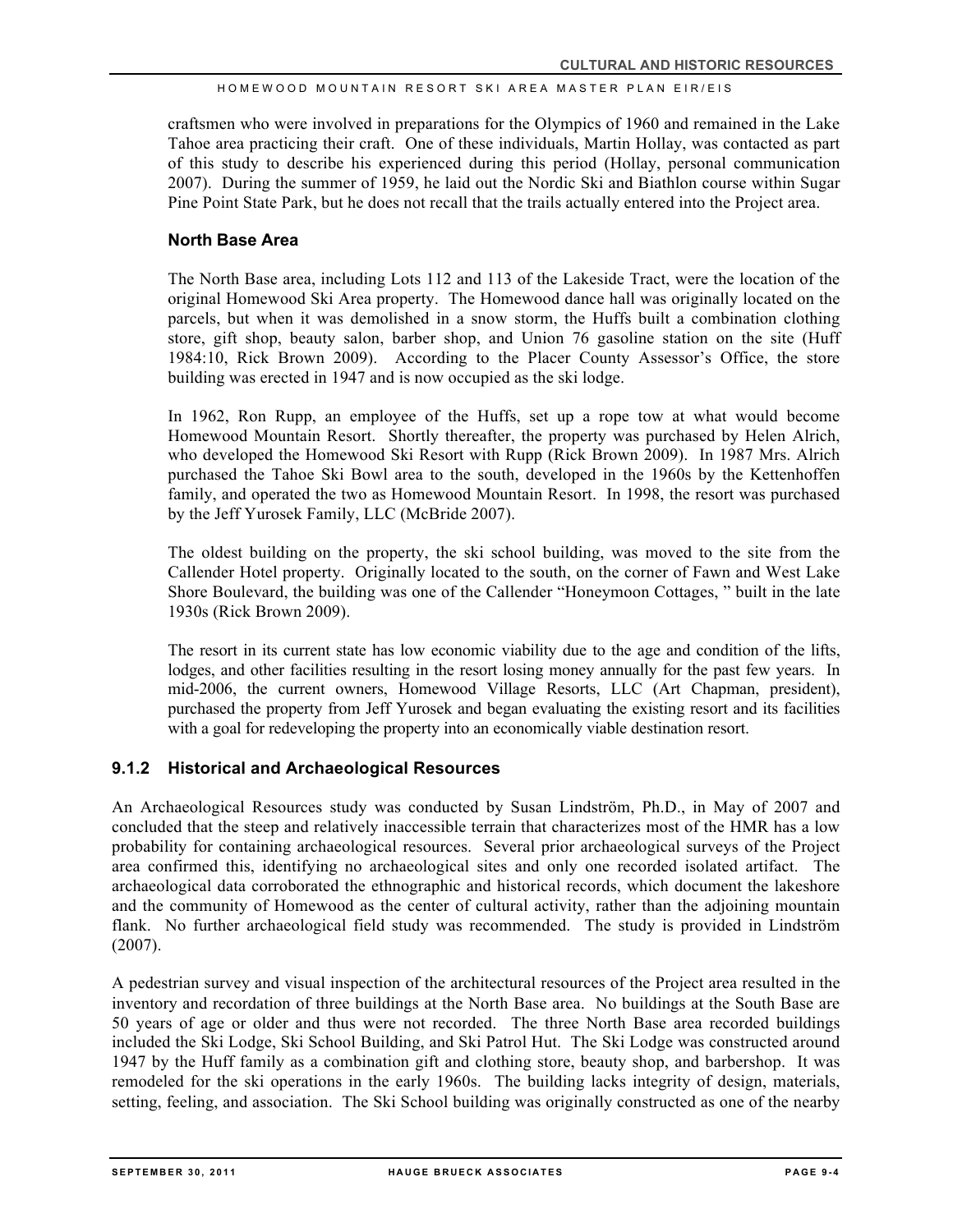Callender Resort "Honeymoon Cottages" in the late 1930s and moved to the site in the 1960s. The building is in good condition. The Ski Patrol Hut was built in the early 1960s during the development of the ski area. The front porch is no longer existing, and the building is in poor condition. The Historic Structures Evaluation report is provided in Marvin and Brejla (2009).

#### **9.1.3 Paleontological Resources**

No paleontological resources are known to exist within the Project area (Lindström 2007).

### **9.2 REGULATORY SETTING**

The resources identified for this Project were evaluated for their eligibility for listing on the National Register of Historic Places (NRHP); California Register of Historical Resources (CRHP); and in accordance with TRPA Code of Ordinances, Chapter 29.

#### **National Register of Historic Places**

The National Historic Preservation Act of 1966, as amended, authorized the NRHP. The significance of cultural resources is evaluated under the criteria for listing in the NRHP. The criteria defined in 36 CFR  $60.4$  are:

"The quality of significance in American history, architecture, archaeology, and culture is present in districts, sites, buildings, structures, and objects of State and local importance that possess integrity of location, design, setting, materials, workmanship, feeling, association, and,

- A. that are associated with events that have made a significant contribution to the broad patterns of our history; or
- B. that are associated with the lives of persons significant in our past; or
- C. that embody the distinctive characteristics of a type, period, or method of construction, or that represent the work of a master, or that possess high artistic values, or that represent a significant and distinguishable entity whose components may lack individual distinction; or
- D. that have yielded, or may be likely to yield, information important to prehistory or history."

Sites younger than 50 years, unless of exceptional importance, are not eligible for listing in the NRHP.

An integral part of assessing cultural resource significance, aside from applying the above criteria, is the physical integrity of the resource. Prior to assessing a resource's potential for listing in the NRHP, it is important to understand the seven categories for measuring integrity. According to National Register Bulletin 15 (1984), *How to Apply the National Register Criteria for Evaluation*, the types of integrity are:

- Location is the place where the historic property was constructed or the place where the historic event occurred;
- Design is the combination of elements that create the form, plan, space, structure, and style of a property;
- Setting is the physical environment of a historic property;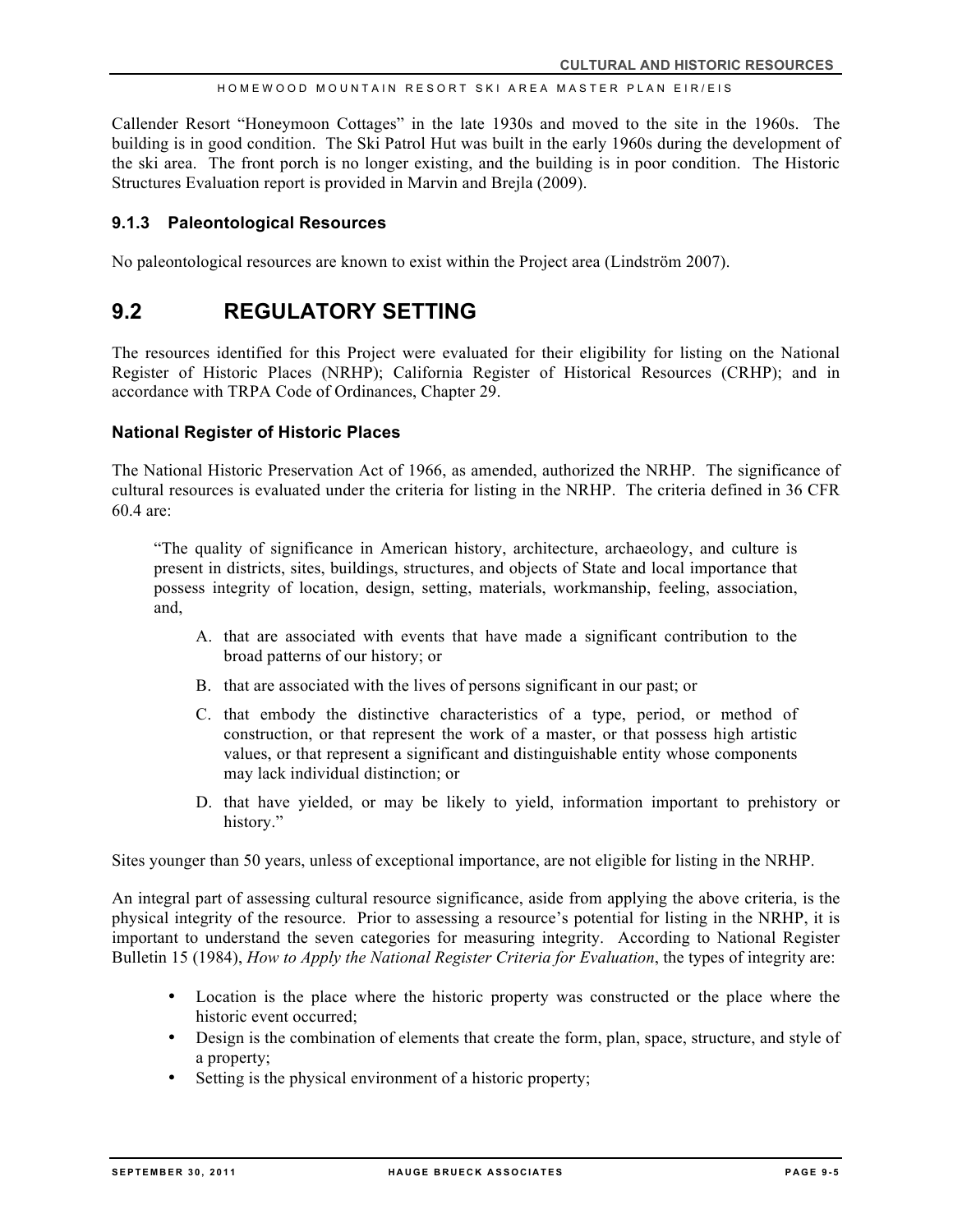- Materials are the physical elements that were combined or deposited during a particular period of time and in a particular pattern or configuration to form a historic property;
- Workmanship is the physical evidence of the crafts of a particular culture or people during any given period in history or prehistory;
- Feeling is a property's expression of the aesthetic or historic sense of a particular period of time; and
- Association is the direct link between an important historic event or person and a historic property.

To qualify for listing in the NRHP, a property must represent a significant part of the history, architecture, archeology, engineering, or culture of an area, and it must have the characteristics that make it a good representative of properties associated with that aspect of the past.

Properties change over time. It is not necessary for a property to retain all its historic physical features or characteristics to be eligible for the NRHP. The property must retain, however, the essential physical features that enable it to convey its historic identity. The essential physical features are those features that define both why a property is significant and when it was significant. A property that is significant for its historic association is eligible if it retains the essential physical features that made up its character or appearance during the period of its association with the important event, historical pattern, or persons. A property important for association with an event, historical pattern, or person ideally might retain some feature of all seven aspects of integrity. A basic integrity test for a property associated with an important event or person is whether a historical contemporary would recognize the property as it exists today (National Park Service 1984:6, 46, 48).

#### **California Environmental Quality Act**

CEQA includes provisions for significance criteria related to historical and prehistoric archaeological resources. Section 15064.5 of CEQA characterizes significant impacts as those causing damage to an "important archaeological resource." The Public Resource Code was amended (in 1992) with the addition of Section 5024.1, which authorized the establishment of the CRHR. Identified cultural resources must be evaluated against CRHR criteria. To be determined eligible, a property must be significant at the local, State, or national level under one or more of the following four CRHR criteria:

- 1. It is associated with events or patterns of events that have made a significant contribution to the broad patterns of the history and cultural heritage of California and the United States;
- 2. It is associated with the lives of persons important to the nation or to California's past;
- 3. It embodies the distinctive characteristics of a type, period, region, or method of construction, or represents the work of an important creative individual, or possesses high artistic values; or
- 4. It has yielded, or may be likely to yield, information important to the prehistory or history of the State and the nation.

In addition to meeting one of the above criteria, a significant property must exhibit a measure of integrity. Properties eligible for listing in the CRHR must retain enough of their historic character or appearance to be recognizable as historic properties and to convey the reasons for their significance. Integrity is judged in relation to location, design, setting, materials, workmanship, feeling, and association. It must also be judged with reference to the particular criteria under which a property is thought to be eligible. Resources listed on the California Register must be 50 years or older.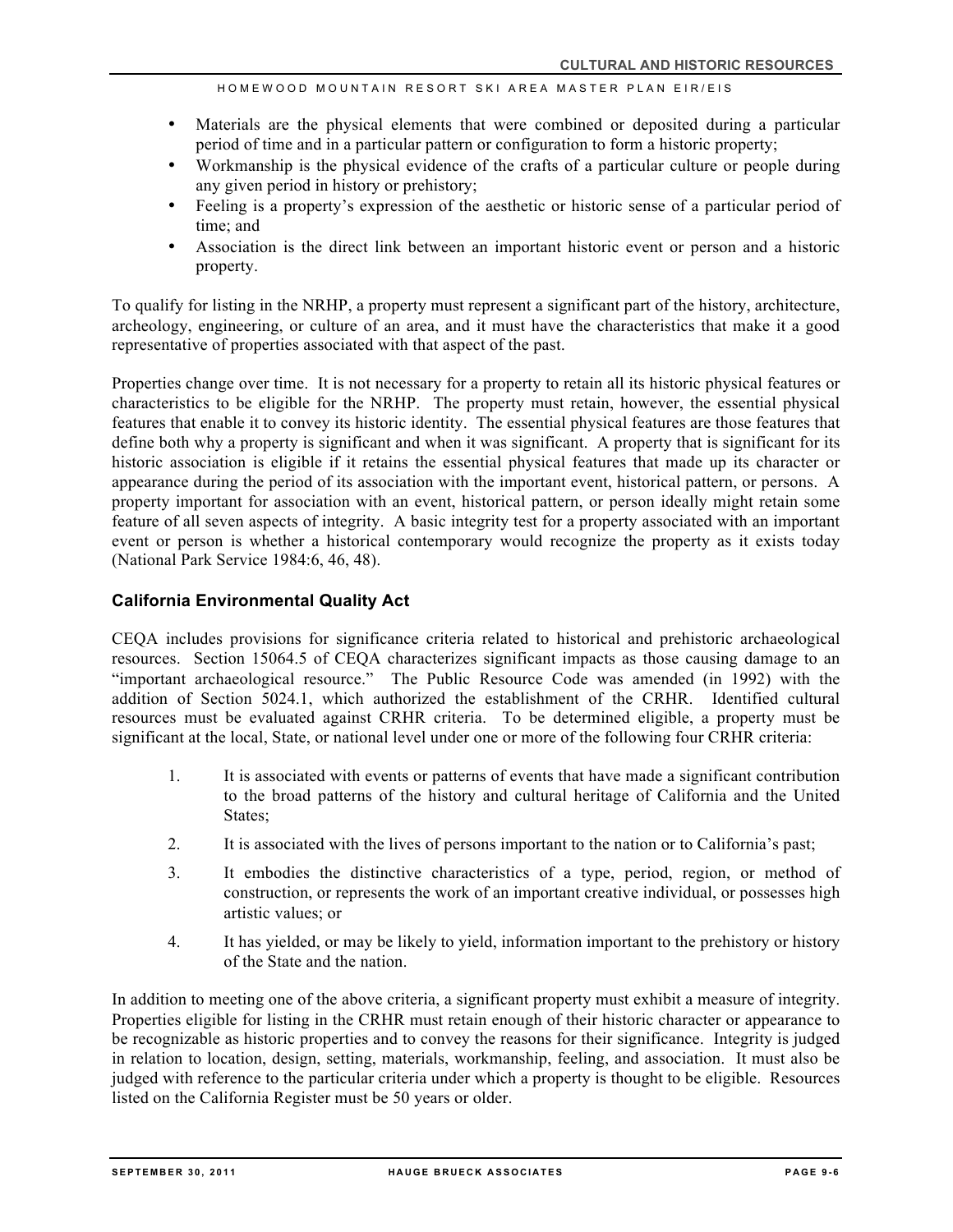An impact is considered to be significant under CEQA if the project may disturb

- historical architectural resources;
- known prehistoric or historic cultural resources; or
- buried, unknown prehistoric or historic archaeological resources.

#### **Tahoe Regional Planning Agency Code of Ordinances, Chapter 29**

TRPA Code of Ordinances, Chapter 29 (Chapter 29) has similar requirements outlined above for the NRHP and CRHR, but on a more local/regional level. Chapter 29 states:

Sites, objects, structures, districts or other resources eligible for designation as resources of historical, cultural, archeological, paleontological, or architectural significance locally, regionally, statewide or nationally shall meet at least one of the following criteria:

29.5A Resources Associated With Historically Significant Events and Sites: Resources shall exemplify the broad cultural, political, economic, social, civic, or military history of the Region, states, or the nation, or be associated with events that have made a significant contribution to the broad patterns of history, including regional history. Such resources shall meet one or more of the following criteria:

(1) Association with an important community function in the past;

(2) Association with a memorable happening in the past; or

(3) Contain outstanding qualities reminiscent of an early stage of development of the Region.

29.5B Resources Associated With Significant Persons: Resources that are associated with the lives of persons significant in history, including regional history, such as:

> (1) Buildings or structures associated with a locally, regionally, or nationally known person;

> (2) Notable examples, or best surviving works, of a pioneer architect, designer or builder; or

(3) Structures associated with the life or work of significant persons.

29.5C Resources Embodying Distinctive Characteristics: Resources that embody the distinctive characteristics of a type, period, or method of construction, that possess high artistic values, or that represent a significant or distinguishable entity but whose components may lack individual distinction, are eligible. Works of a master builder, designer or architect also are eligible. Resources may be classified as significant if they are a prototype of, or a representative example of, a period style, architectural movement, or method of construction unique in the Region, the states, or the nation.

29.5D State and Federal Guidelines: Archaeological or Paleontological resources protected, or eligible for protection, under State or federal guidelines are eligible.

29.5E Prehistoric Sites: Sites where prehistoric archaeological or paleontological resources, which may contribute to the basic understanding of early cultural or biological development in the Region are eligible.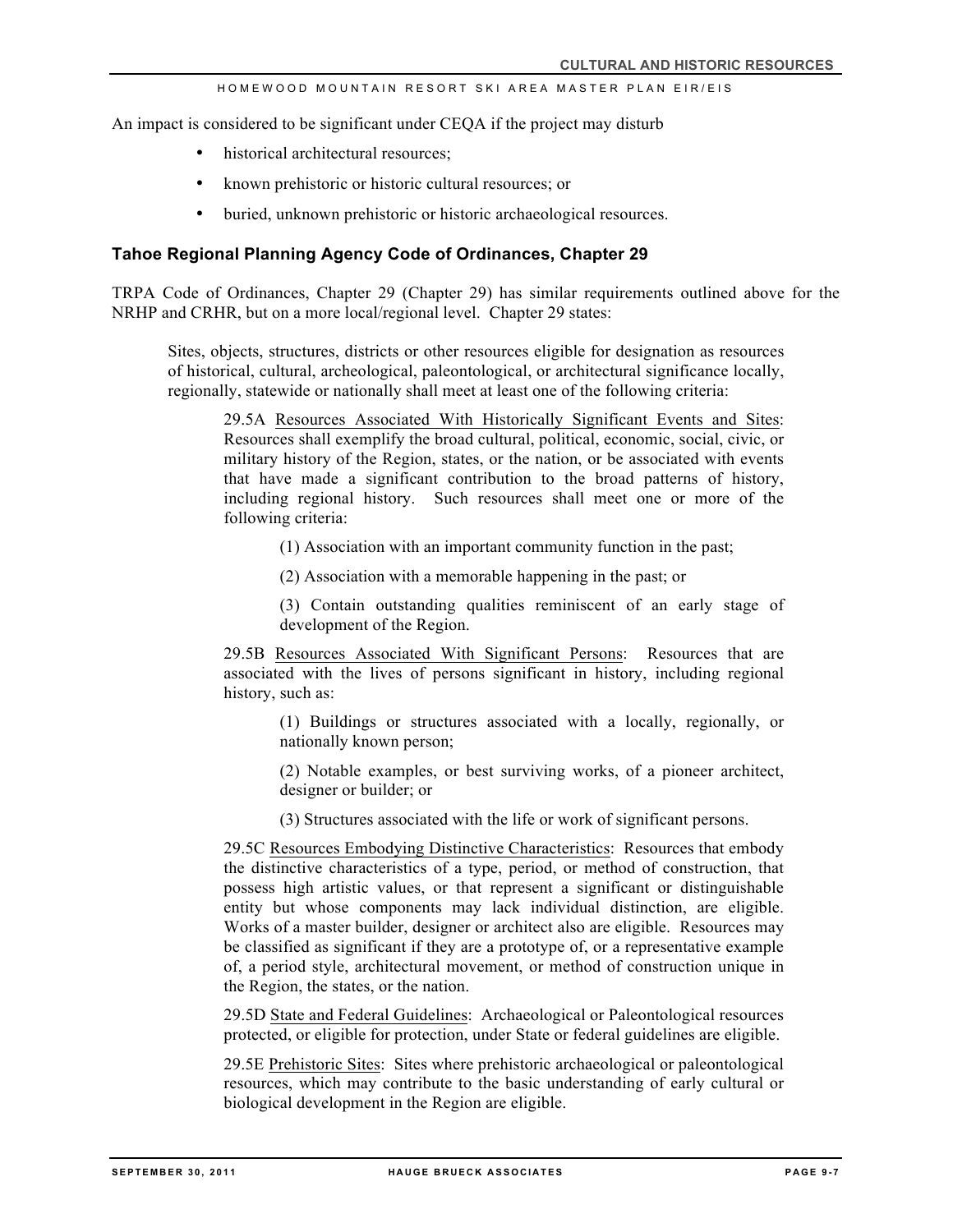#### **Paleontological Resources**

The significance of paleontological resources is evaluated using State guidelines. CEQA guidelines indicate that a Project could have a significant effect on the environment if Project activities disrupt or adversely affect a paleontological site (CEQA, Appendix G).

California Public Resources Code Section 5097.5 prohibits the excavation or removal of any "vertebrate paleontological site, or any other archaeological, paleontological or historical feature, situated on public lands, except with the express permission of the public agency having jurisdiction over such lands." Public lands are defined as lands owned by or under the jurisdiction of the State or any city, county, district, authority, or public corporation. Any unauthorized disturbance or removal of archaeological, historical, or paleontological materials or sites located on public lands are considered misdemeanors.

According to standard procedures published by the Society of Vertebrate Paleontology (1991), sedimentary rock units with a high potential for containing significant nonrenewable paleontologic resources are those determined by previous studies to contain vertebrate or significant invertebrate fossils (Society of Vertebrate Paleontology 1991). Significant paleontologic resources are fossils or assemblages of fossils that are unique, unusual, rare, uncommon, diagnostically or stratigraphically important, and those that add to an existing body of knowledge in specific areas, stratigraphically, taxonomically, or regionally (Reynolds 1988).

# **9.3 EVALUATION CRITERIA WITH POINTS OF SIGNIFICANCE**

Based on the TRPA and CEQA guidelines, a project impact is considered significant if conditions presented in Table 9-1 are met.

### **Table 9-1**

Evaluation Criteria with Points of Significance – Cultural and Historical Resources

| <b>Evaluation Criteria</b>                                                                                                                                                                                                                                                                                                                                                                                 |          | <b>Point of Significance</b>                                                                                                                                                                                                                                                             | <b>Justification</b>                                                                                                                                                                                                                                                                                        |
|------------------------------------------------------------------------------------------------------------------------------------------------------------------------------------------------------------------------------------------------------------------------------------------------------------------------------------------------------------------------------------------------------------|----------|------------------------------------------------------------------------------------------------------------------------------------------------------------------------------------------------------------------------------------------------------------------------------------------|-------------------------------------------------------------------------------------------------------------------------------------------------------------------------------------------------------------------------------------------------------------------------------------------------------------|
| CUL-1. Will the Project adversely<br>change the significance of an<br>eligible or potentially-eligible<br>National Register property, or a<br>resource that meets the criteria for<br>inclusion in the California Register<br>of Historical Resources, or a<br>resource on TRPA maps, including<br>archaeological, historical,<br>architectural, and Native<br>American/traditional heritage<br>resources? | a)<br>b) | Reduction in the integrity of<br>the resource's location,<br>design, setting, materials,<br>workmanship, feeling,<br>association or other<br>characteristics that convey<br>its eligibility;<br>Demolition, destruction or<br>relocation of an historical or<br>archaeological resource. | CEQA Appendix G Checklist V (a, b)<br>CEQA Guidelines Section 15064.5<br><b>TRPA Initial Environmental Checklist II</b><br>(20 a, b, c)<br>NHPA, Section 106<br>PRC Sections 5020-5024, 5024.5,<br>21083.2, 21084.1<br>TRPA Code of Ordinances Chapter 29<br>National Trails System Act Section<br>5(b)(11) |
| CUL-2. Will the Project cause a<br>physical change which would<br>adversely affect unique ethnic<br>cultural values or restrict historic<br>or pre-historic religious or sacred                                                                                                                                                                                                                            | a)<br>b) | Loss of unique ethnic<br>cultural values;<br>Loss of religious or sacred<br>uses within the potential                                                                                                                                                                                    | <b>TRPA Initial Environmental Checklist II</b><br>(20 d, e)                                                                                                                                                                                                                                                 |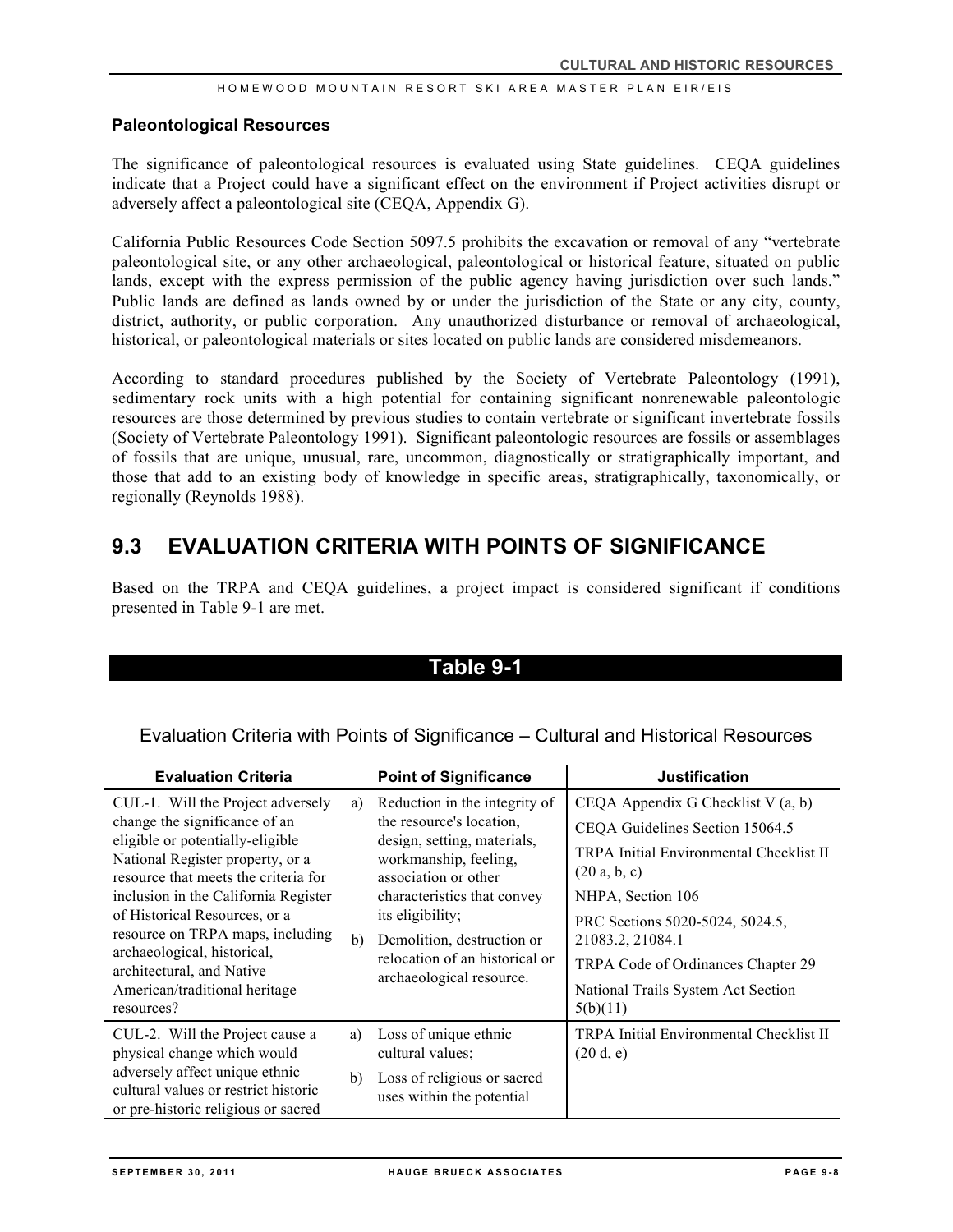| <b>Evaluation Criteria</b>                                                                                                            | <b>Point of Significance</b>                                                                                                                                                                                                                                                                                                                                                                                                                                                                                                                    | <b>Justification</b>                                                                                                                                                           |
|---------------------------------------------------------------------------------------------------------------------------------------|-------------------------------------------------------------------------------------------------------------------------------------------------------------------------------------------------------------------------------------------------------------------------------------------------------------------------------------------------------------------------------------------------------------------------------------------------------------------------------------------------------------------------------------------------|--------------------------------------------------------------------------------------------------------------------------------------------------------------------------------|
| uses within the potential impact<br>area?                                                                                             | impact area.                                                                                                                                                                                                                                                                                                                                                                                                                                                                                                                                    |                                                                                                                                                                                |
| CUL-3. Will the Project disturb<br>significant unknown<br>archaeological resources?                                                   | The project has the potential<br>a)<br>to pose a significant impact<br>on unknown archaeological<br>resources which may be<br>discovered during<br>construction-related ground<br>disturbing activities<br>There is a high probability<br>b)<br>of encountering subsurface<br>cultural remains in certain<br>areas based on the presence<br>of existing/known resources<br>The Project will pose a<br>$\mathbf{c}$ )<br>significant impact if it<br>adversely affects greater<br>than 0 previously unknown<br>significant cultural<br>resources | NHPA, Section 106<br>CEQA Guidelines Section 15064.5<br>PRC Section 5020-5024, 21083.2,<br>21084.1<br>TRPA Regional Plan, Goals & Policies,<br>Chapter IV, Cultural Subelement |
| CUL-4. Will the Project directly<br>or indirectly destroy a unique<br>paleontological resource or site or<br>unique geologic feature? | Destruction of greater than 0<br>significant paleontological<br>resources, sites or geologic<br>features.                                                                                                                                                                                                                                                                                                                                                                                                                                       | CEQA Appendix G Checklist V (c)                                                                                                                                                |
| CUL-5. Will the Project disturb<br>any human remains, including<br>those interred outside formal<br>cemeteries?                       | Disturbance of greater than 0<br>human remains                                                                                                                                                                                                                                                                                                                                                                                                                                                                                                  | CEQA Appendix G Checklist V (d)<br>NHPA, Section 106<br><b>NAGPRA</b>                                                                                                          |

Source: Hauge Brueck Associates, 2009

# **9.4 ENVIRONMENTAL IMPACTS AND RECOMMENDED MITIGATION**

**Impact: CUL-1: Will the Project adversely change the significance of an eligible or potentially-eligible National Register property, or a resource that meets the criteria for inclusion in the California Register of Historical Resources, or a resource on TRPA maps, including archaeological, historical, architectural, and Native American/traditional heritage resources?**

Analysis: *No Impact; Alternatives 1/1A, 2, 3, 4, 5, and 6* 

No NRHP, CRHR, or TRPA mapped properties are located in the Project area (Lindström 2007, and Marvin and Brejla 2009). Architectural resources in the North Base area of the Project area were evaluated as not eligible for listing on the NRHP under any of the criteria, or to be important historical resources for the purposes of CEQA or TRPA, primarily due to their lack of integrity (Marvin and Brejla 2009). HMR intends to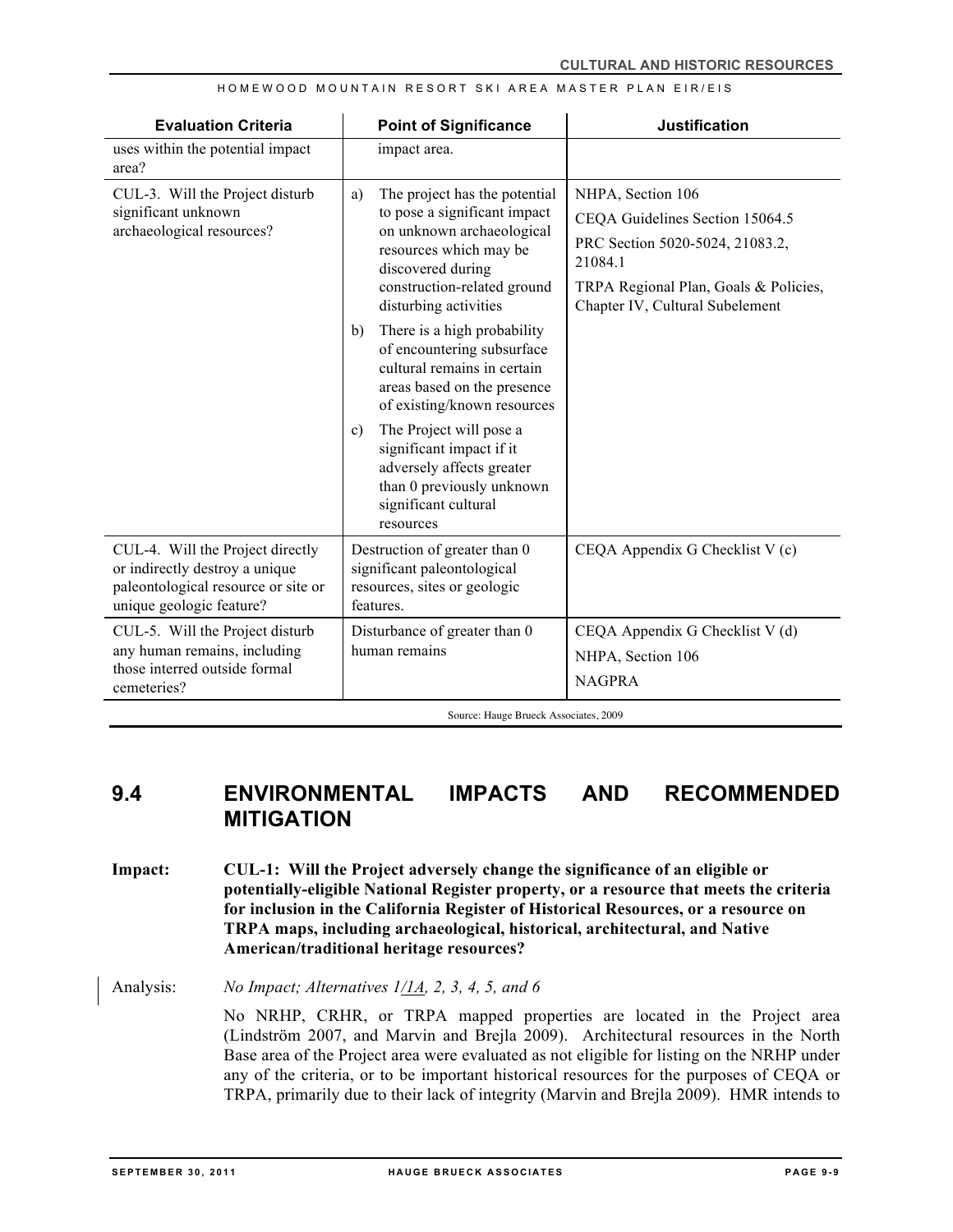relocate the existing Ski School building to the proposed on-site fishing/ice skating pond located between buildings C and D at the North Base area (area shown on Figures 3-7 and 3-8 in Chapter 3). The relocation of the existing Ski School building will not result in impacts to any eligible or potentially eligible National Register properties.

Mitigation No mitigation is required.

**Impact: CUL-2: Will the Project cause a physical change which would adversely affect unique ethnic cultural values or restrict historic or pre-historic religious or sacred uses within the potential impact area?**

Analysis: *No Impact; Alternatives 1/1A, 2, 3, 4, 5, and 6*

No unique ethnic cultural values or historic or pre-historic religious or sacred uses are known to have occurred within the Project area (Lindström 2007, and Marvin and Brejla 2009). Therefore, there are no impacts associated with the Proposed Project (Alternative 1Alternative 1/1A) and Alternatives 2, 3, 4, 5, and 6.

Mitigation: No mitigation is required.

#### **Impact: CUL-3: Will the Project disturb significant unknown archaeological resources?**

Analysis: *Potentially Significant Impact; Alternatives 1/1A, 2, 3, 4, 5, and 6*

No unique archaeological features are known to exist in the Project area (Lindström 2007, and Marvin and Brejla 2009). Therefore, there are no known impacts associated with any Alternative. No immediate Native American concerns regarding the Project area were identified (Lindström 2007). The Washoe Tribe of Nevada and California was notified of survey findings and concurred with the report recommendations (Lindström 2007). However, as with any construction undertaking (including BMP retrofit disturbance), the potential for undiscovered subsurface archaeological features remains though it is unlikely, particularly within the existing footprint of the previously disturbed base areas. Therefore, this impact is potentially significant.

#### Mitigation: **CUL-3: Identify and Protect Undiscovered Archaeological Resources.**

To assure that potential undiscovered resources are identified during site grading, a qualified archaeologist shall be on-site during initial ground disturbing construction excavation and grading operations.

If previously undiscovered human remains, archaeological resources, exotic rock (nonnative) or unusual amounts of shell or bone are discovered during construction or any subsequent activity, ground disturbing activity will cease in the vicinity of the discovery until the TRPA and Placer County Cultural Resources or Planning staff (or their qualified SOPA-certified consultants) assesses it for eligibility to the NRHP, compliance with TRPA Code Section 29, and/or (in the event of a prehistoric or ethnographic find) for Native American Heritage Commission (e.g., Washoe) values. This assessment will occur in consultation with the California SHPO, TRPA, Placer County and the Washoe Tribe, as appropriate. Cessation of applicable construction activity will continue until proper treatment can be determined and implemented by the responsible agencies.

If the discovery consists of human remains, the Placer County Coroner and Native American Heritage Commission must also be contacted. Work in the area may only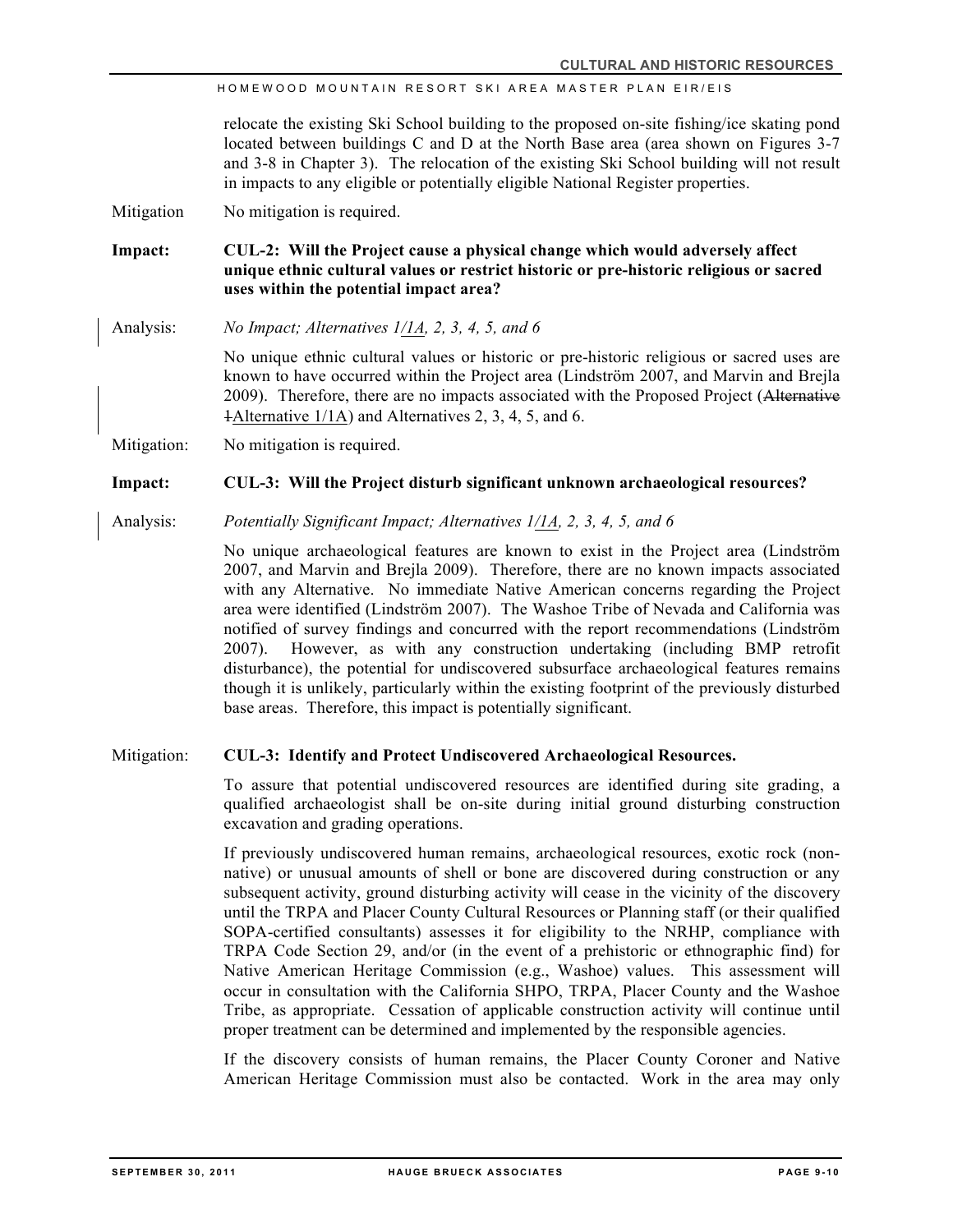proceed after authorization is granted by the Placer County Planning Department. A note to this effect shall be provided on the Improvement Plans for the project.

Following a review of a new find and consultation with appropriate experts, if necessary, the authority to proceed may be accompanied by the addition of development requirements which provide protection of the site and/or additional mitigation measures necessary to address the unique or sensitive nature of the site.

After

Mitigation: *Less than Significant Impact; Alternatives 1/1A, 2, 3, 4, 5, and 6*

Implementation of Mitigation Measure CUL-3 will protect potentially eligible resources that may be unearthed during project construction. Therefore, with mitigation, this impact is reduced to a level of less than significant.

#### **Impact: CUL-4: Will the Project directly or indirectly destroy a unique paleontological resource or site or unique geologic feature?**

Analysis: *Potentially Significant Impact; Alternatives 1/1A, 2, 3, 4, 5, and 6*

No unique paleontological resources or geologic features are located within the Project area. Therefore, there are no known impacts associated with any Alternative. However, as with any construction undertaking (including BMP retrofit disturbance), the potential for undiscovered subsurface paleontological features remains though it is unlikely, particularly within the existing footprint of the previously disturbed base areas. Therefore, this impact is potentially significant.

#### Mitigation: **CUL-4: Identify and Protect Undiscovered Paleontological Resources.**

Prior to submittal of Improvement Plans, the applicant shall provide written evidence to the Planning Department that a qualified paleontologist has been retained by the applicant to observe grading activities and salvage fossils as necessary. The paleontologist shall establish procedures for paleontological resource surveillance and shall establish, in cooperation with the project developer, procedures for temporarily halting or redirecting work to permit sampling, identification, and evaluation of fossils. If major paleontological resources are discovered, which require temporary halting or redirecting of grading, the paleontologist shall report such findings to the project developer, and to the Placer County Department of Museums and Planning Department.

The paleontologist shall determine appropriate actions, in cooperation with the project developer, which ensure proper exploration and/or salvage. Excavated finds shall be offered to a State-designated repository such as Museum of Paleontology, U.C. Berkeley, the California Academy of Sciences, or any other State-designated repository. Otherwise, the finds shall be offered to the Placer County Department of Museums for purposes of public education and interpretive displays.

These actions, as well as final mitigation and disposition of the resources shall be subject to approval by the Department of Museums. The paleontologist shall submit a follow-up report to the Department of Museums and Planning Department which shall include the period of inspection, an analysis of the fossils found, and identification of the present repository of in which the fossils are located.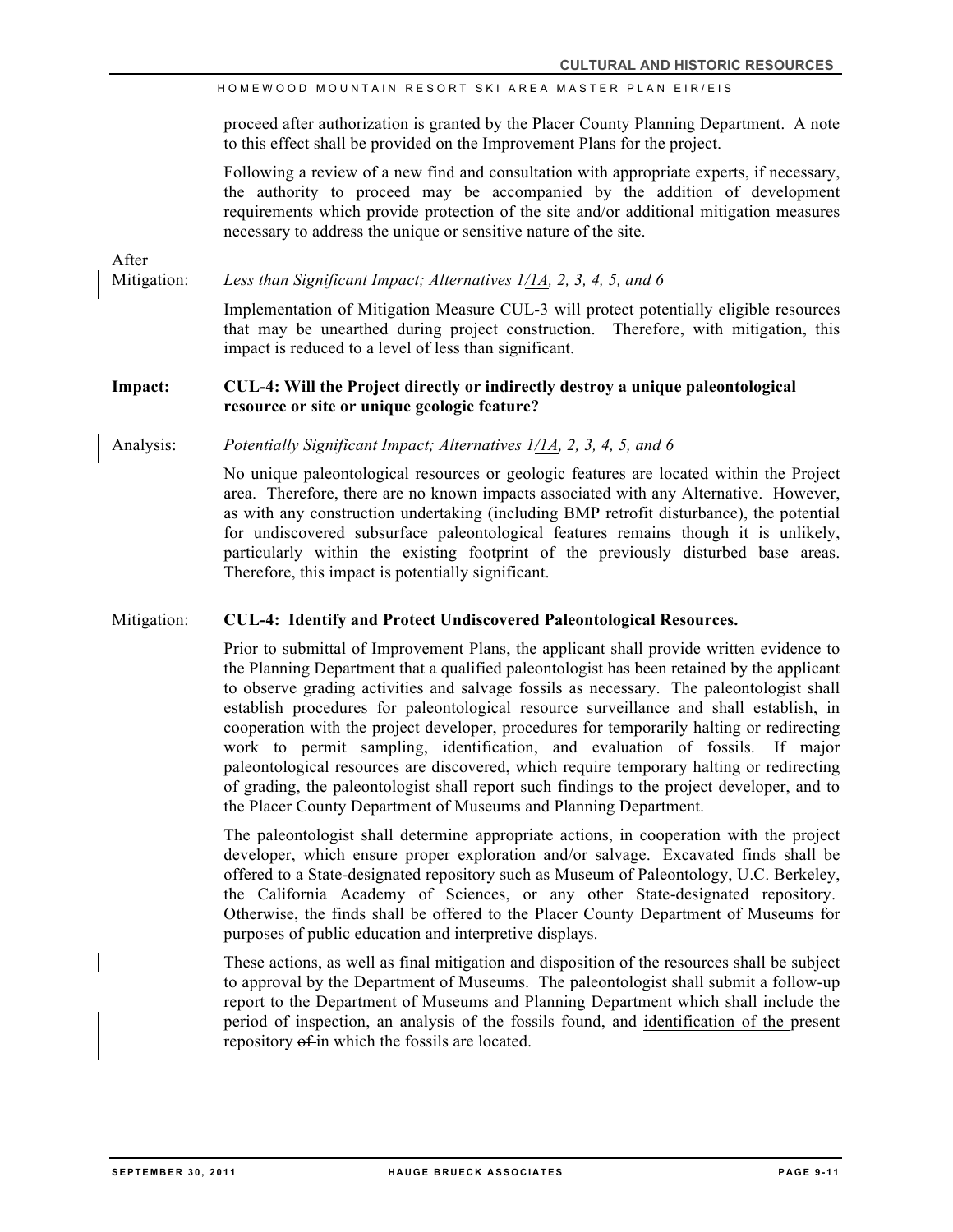Mitigation: *Less than Significant Impact; Alternatives 1/1A, 2, 3, 4, 5, and 6*

Implementation of Mitigation Measure CUL-4 will protect potentially eligible resources that may be unearthed during project construction. Therefore, with mitigation, this impact is reduced to a level of less than significant.

#### **Impact: CUL-5: Will the Project disturb any human remains, including those interred outside formal cemeteries?**

Analysis: *Significant Impact; Alternatives 1/1A 2, 3, 4, 5, and 6*

No formal cemeteries were identified during the cultural resources study for the Project (Lindström 2007, and Marvin and Brejla 2009). No immediate Native American concerns regarding the Project area were identified (Lindström 2007). The Washoe Tribe of Nevada and California was notified of survey findings and concurred with the report recommendations (Lindström 2007). However, as with any ground-disturbing activity there is always the possibility of encountering buried resources that were not revealed during intensive surface investigations. Based on the history and movement of native peoples, the likelihood of encountering buried human remains is potentially significant.

#### Mitigation: **CUL-3: Identify and Protect Undiscovered Archaeological Resources**

Implement Mitigation Measure CUL-3 as described above under Impact CUL-3.

After

After

#### Mitigation: *Less than Significant Impact; Alternatives 1/1A, 2, 3, 4, 5, and 6*

Implementation of Mitigation Measure CUL-3 will ensure proper treatment of human remains that may be unearthed during project construction. Therefore, with mitigation, this impact is reduced to a level of less than significant.

### **9.5 CUMULATIVE IMPACTS AND MITIGATION MEASURES**

#### **Impact: CUL-C1: Will the Project have significant cumulative impacts to cultural or historical resources?**

Analysis: *No Impact; Alternatives 1/1A, 2, 3, 4, 5, and 6*

The list of past, present, and reasonably foreseeable future projects considered in this cumulative impact analysis is provided in Table 20-1, Chapter 20 – Mandated Environmental Review. The Project area contains no known historic, pre-historic, archaeological, or paleontological resources. Construction and operation of the Proposed Project and Alternatives are not expected to affect known cultural or historical resources. Consequently, construction and operation of Alternatives 1/1A, 2, 3 4, 5, or 6 are not expected to result in a cumulatively considerable contribution to a cumulative impact on cultural or historical resources.

Mitigation: No mitigation is required.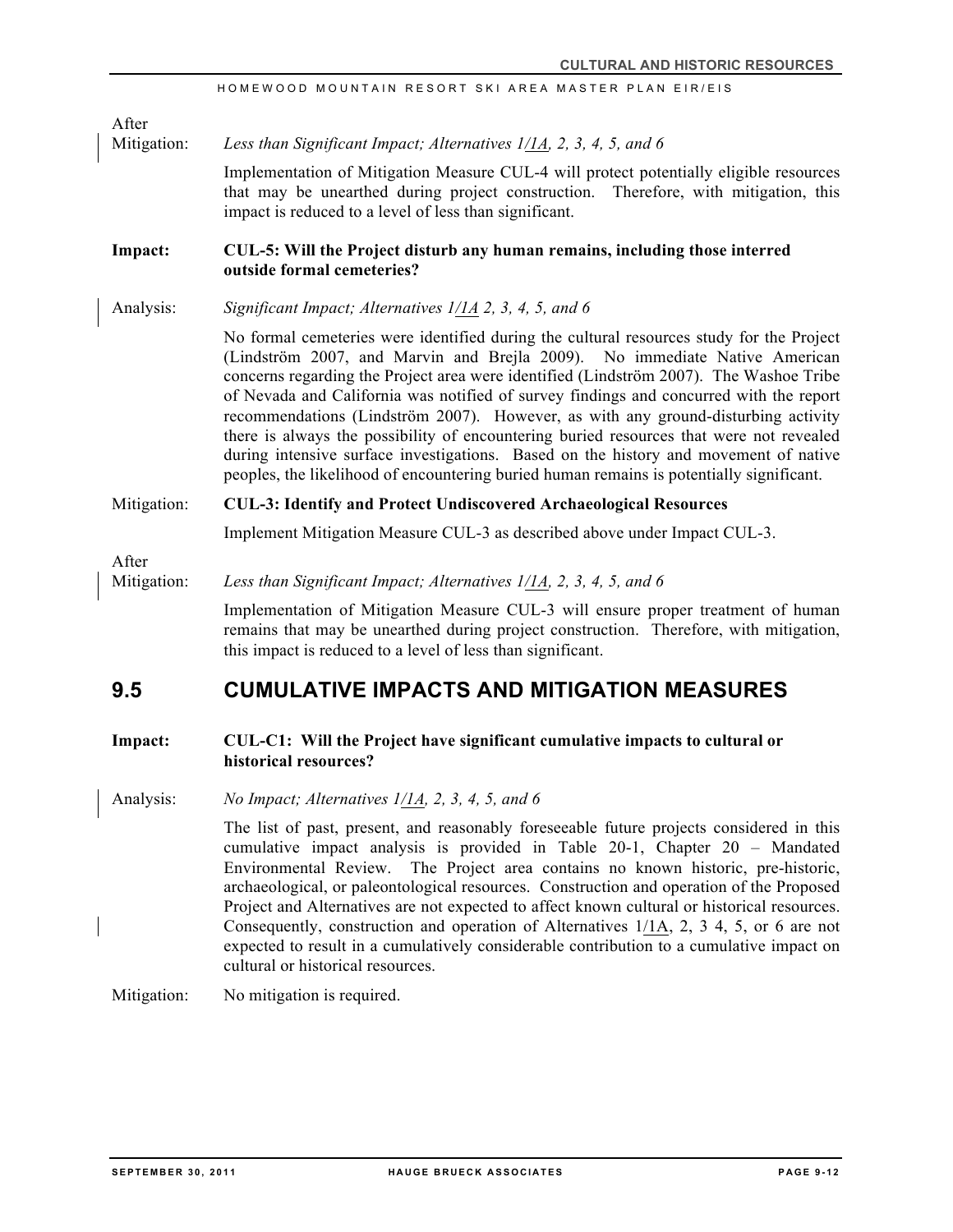### **9.6 REFERENCES**

- Brown, Rick (grandson of C. Don, Sr., and Bernice Huff). 2009. Telephone interview of 5 October 2009. Notes on file, Foothill Resources, Ltd., Murphys, California.
- Clark, William B. 1970. *Gold Districts of California. Bulletin 193*. California Division of Mines and Geology, San Francisco.
- D'Azevedo, Warren L. 1986. Washoe. In *Handbook of North American Indians.* Smithsonian Institute, Washington D.C.
- Farquhar, Francis P. 1965. *History of the Sierra Nevada*, University of California Press, Berkeley, Los Angeles and London.
- Elston, Robert G. 1979. *The Archaeology of U.S. 395 Right-of-Way Between Stead, Nevada and Hallelujah Junction, California*. Anthropology Department, University of Nevada, Reno.
- Elston, Robert G. 1992. Prehistory of the Western Area in *Handbook of North American Indians.*  Smithsonian Institute, Volume 11. Washington D.C.
- Elston, R. G., J. O. Davis, A. Leventhal and C. Covington. l977. The Archeology of the Tahoe Reach of the Truckee River. Report to Tahoe Truckee Sanitation Agency, Truckee. Report on file, Special Collections, Getchell Library, University of Nevada, Reno.
- Elston, Robert G., S. Stornetta, D. P. Dugas, and P. Mires. 1994. *Beyond the BlueRoof: Archaeological Survey on Mt. Rose Fan and Northern Steamboat Hills*. Intermountain Research, Silver City, Nevada. Prepared for Toiyabe National Forest and American Land Conservancy. On file, U.S.D.A. Forest Service, Lake Tahoe Basin Management Unit, South Lake Tahoe, California.
- Fryman, Leslie R. 1997. "Carson Emigrant Trail Historic District," Jones and Stokes Associates, National Register of Historic Places Registration Form, Eldorado National Forest Unit.
- Goin, Peter. 2005. *Lake Tahoe*. Arcadia Publishing, San Francisco, California.
- Goodwin, Victor. 1971. *Cultural and Historical Significance of the Lake Tahoe Region: A Guide for Planning*. Prepared for the Tahoe Regional Planning Agency and U.S.D.A. Forest Service.
- Gudde, Erwin G. 1969. *California Place Names*: The Origin and Etymology of Current Geographical Names. University of California Press, Berkeley, California.

Freed, Stanley. 1966.

- Hafen, Leroy and Carl Coke Rister. 1941. *Western America: The Exploration, Settlement, and Development of the Region Beyond the Mississippi*, Prentice-Hall, Inc., New Jersey.
- Hardy, Charles and Leila. 1988. Edited Typescript of an Interview with Charles and Leila Hardy, August 15, 1988. Carol Van Etten, Interviewer, Editor & Transcriber.
- Hartshorne, Margaret MacMasters and Richard. 1988. Edited Typescript of an Interview with Margaret and Richard MacMasters, July 1988. Carol Van Etten, Interviewer, Editor, & Transcriber.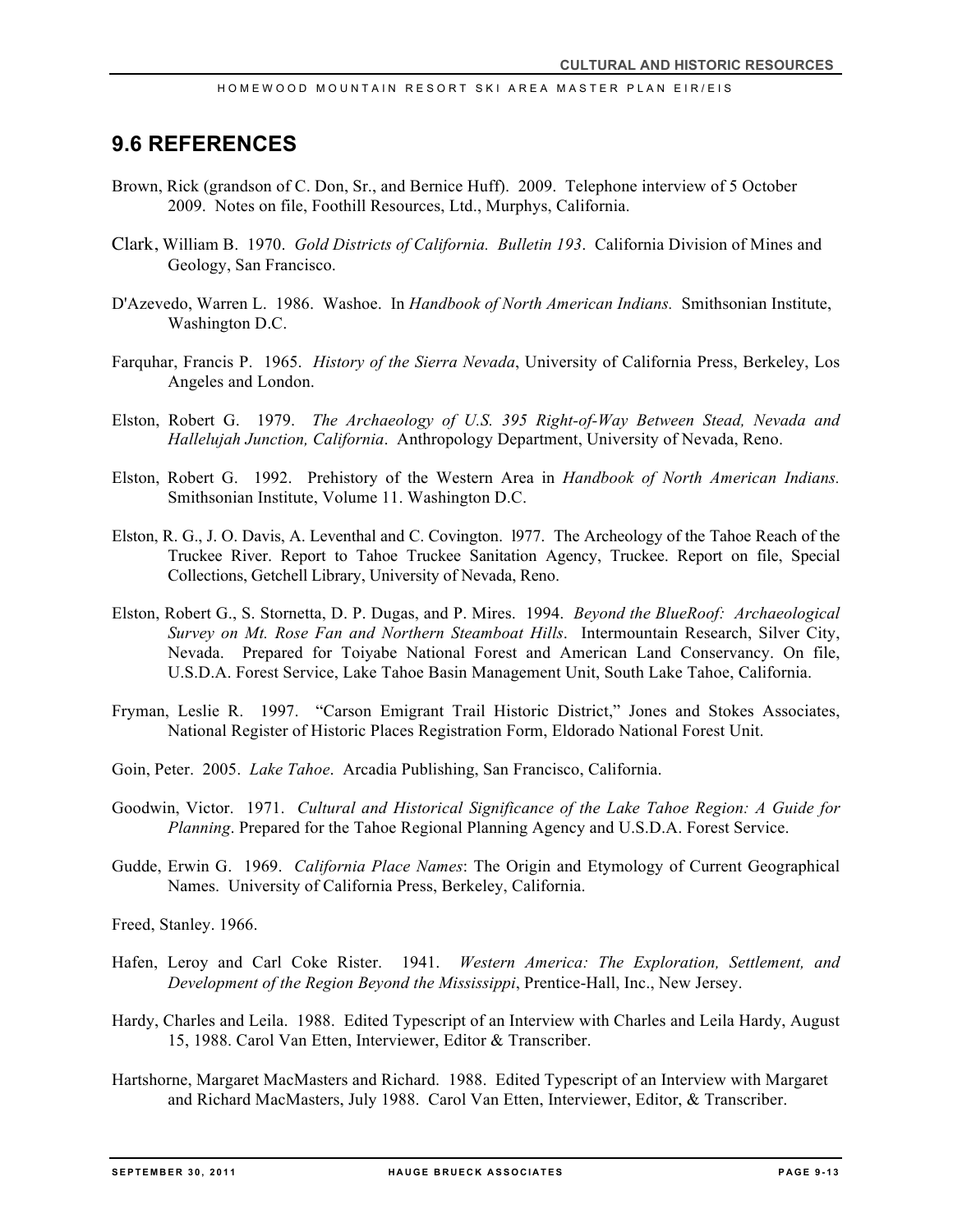- Heizer, R. F. and A. B. Elsasser. l953. Some Archaeological Sites and Cultures of the Central Sierra Nevada. *University of California Archaeological Survey Reports,* No*.* 21. Berkeley, CA.
- Heizer, R. F., and T. R. Hester. 1978. *Great Basin Projectile Points: Forms and Chronology*. Ballena Press Publications in Archaeology, Ethnography, and History, No. 12. Socorro, New Mexico.
- Hester, T. R. 1973. *Chronological Ordering of the Great Basin.* University of California Press. Berkeley, CA.
- Hollay, Martin. 2007. Personal communication with Penny Rucks. South Lake Tahoe, CA.
- Hoover, Mildred Brooke, H.E, Rensch, E. T. Rensch, and W. N. Abeloe. 1990. *Historic Spots in California*, 4th ed., revised by Douglas E. Kyle. Stanford University Press, Stanford, California.
- Howard, Thomas F. 1998. *Sierra Crossing: First Roads to California*, University of California, Berkeley, Los Angeles and London.
- Huff, C. Don, Sr., and Bernice Huff. 1984. Edited Typescript of an Interview with C.Don Huff, Sr., and Bernice Huff. August 14, 1984. Carol Van Etten, Interviewer, Editor & Transcriber.
- Intertribal Council of Nevada. 1995. Website Titled Washoe Tribe Of California and Nevada available at: http://www.itcn.org/tribes/washoe/washo.html accessed November 2002.
- James, George Wharton. 1915. *Lake Tahoe, Lake of the Sky*. 1915. Republished 1992 by Nevada Publications, Las Vegas.
- Kral, James J. 2003. An Archaeological Survey Report for the Homewood Timber Harvesting Plan, Placer County. Report #7409 on file, North Central Information Center, California State University, Sacramento.
- Koval, Ana B. 1990. H*istoric Resources of the Nevada Side of the Tahoe Basin*. Prepared for the Tahoe Regional Planning Agency by Alpengroup and Rainshadow Associates, Reno, Nevada.
- Lardner, W.B., and M.J. Brock. 1924. *History of Placer and Nevada Counties, California, with Biographical Sketches.* Historic Record Company, Los Angeles.
- Larson, Sara, and the North Lake Tahoe Historical Society. 2008. *Lake Tahoe, Postcard History Series*. Arcadia Publishing, San Francisco, California.
- Lekisch, Barbara. 1988. *Tahoe Place Names*. Lafayette, California: Great West Books.
- Lindström, Susan. 1994. *Heritage Resource Inventory for the South Tahoe Public Utility District A-Line Export Pipeline Relocation Project*. Submitted to Harland Bartholomew and Associates, Inc. On file, California Historical Resources Information System, North Central Information Center, California State University, Sacramento, California.
- Lindström, Susan. 2007. Homewood Mountain Resort Project Archaeology. Submitted to JMA Ventures, LLC, Homewood, California.